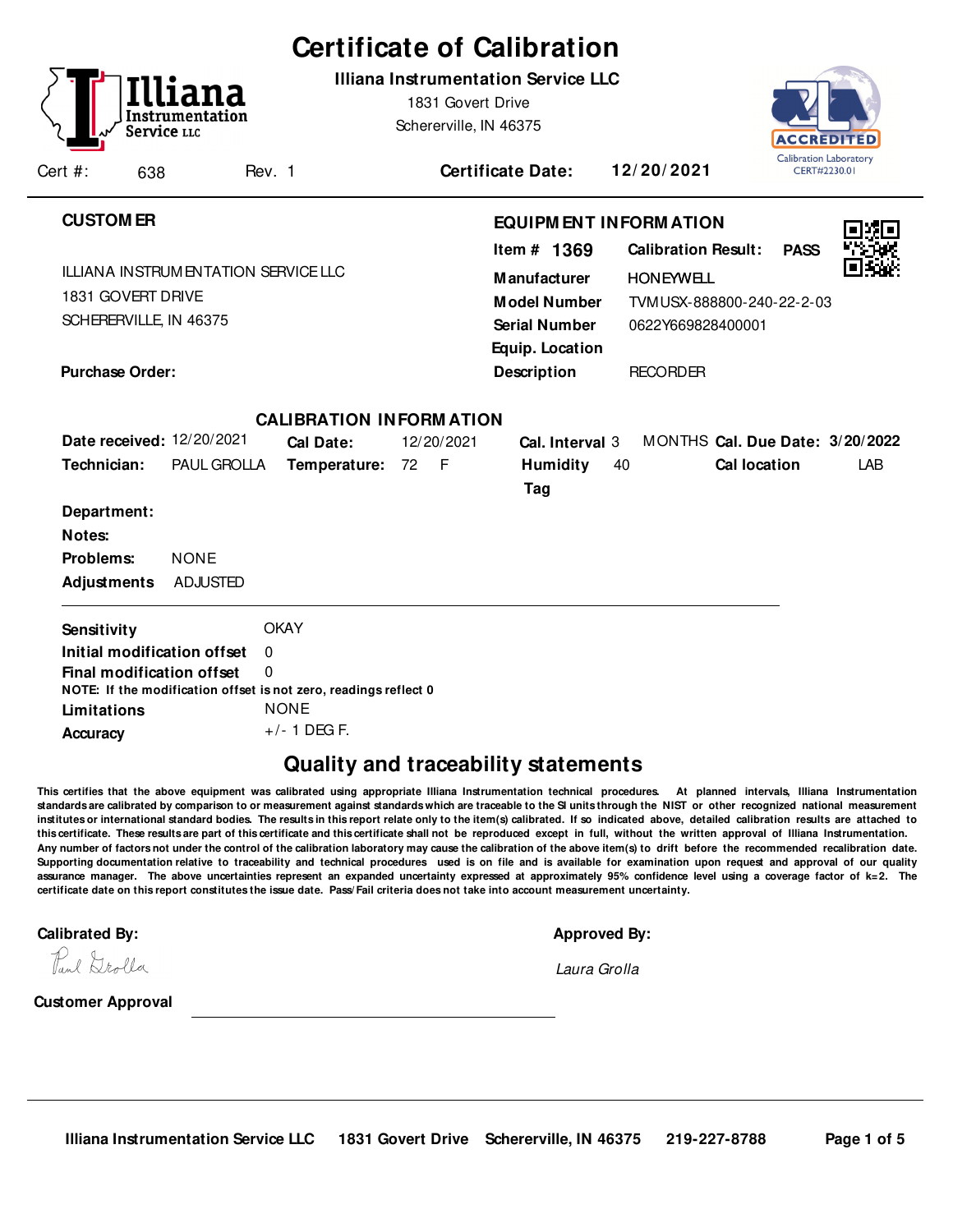# Instrumentation Service LLC

### **Illiana Instrumentation Service LLC**

1831 Govert Drive

Schererville, IN 46375

Calibration Data **Values found OOT and adjusted are indicated by "A"** and items left OOT are indicated by "F"



Cert #: 638

Rev. 1 **Certificate Date: 12/ 20/ 2021**

|                | Seq. Description | Nominal | Lower Tol. | <b>Upper Tol.</b> | <b>As Found</b> | <b>As Left</b> | OOT | <b>Units</b>        | Uncertainty |
|----------------|------------------|---------|------------|-------------------|-----------------|----------------|-----|---------------------|-------------|
| $\mathbf{1}$   | CH <sub>1</sub>  | 0.0     | $-1.0$     | 1.0               | $-0.1$          | 0.0            |     | $\circ$ F           | 1.2         |
| $\overline{c}$ | CH <sub>1</sub>  | 280.0   | 279.0      | 281.0             | 279.8           | 280.0          |     | $\circ$ F           | 1.2         |
| 3              | CH <sub>1</sub>  | 760.0   | 759.0      | 761.0             | 759.8           | 760.0          |     | $^\circ \mathsf{F}$ | 1.2         |
| $\overline{4}$ | CH <sub>1</sub>  | 1240.0  | 1239.0     | 1241.0            | 1239.8          | 1240.0         |     | $\circ$ F           | 1.2         |
| 5              | CH <sub>1</sub>  | 1720.0  | 1719.0     | 1721.0            | 1719.9          | 1720.0         |     | $^\circ \mathsf{F}$ | 1.2         |
| 6              | CH <sub>1</sub>  | 2200.0  | 2199.0     | 2201.0            | 2199.9          | 2200.0         |     | $\circ$ F           | $1.2\,$     |
| $\overline{7}$ | CH <sub>2</sub>  | 0.0     | $-1.0$     | 1.0               | 0.1             | 0.0            |     | $^\circ \mathsf{F}$ | $1.2\,$     |
| 8              | CH <sub>2</sub>  | 280.0   | 279.0      | 281.0             | 280.0           | 280.0          |     | $\circ$ F           | 1.2         |
| 9              | CH <sub>2</sub>  | 760.0   | 759.0      | 761.0             | 759.9           | 760.0          |     | $^\circ \mathsf{F}$ | 1.2         |
| 10             | CH <sub>2</sub>  | 1240.0  | 1239.0     | 1241.0            | 1240.0          | 1240.0         |     | $\circ$ F           | 1.2         |
| 11             | CH <sub>2</sub>  | 1720.0  | 1719.0     | 1721.0            | 1720.1          | 1720.0         |     | $^\circ \mathsf{F}$ | 1.2         |
| 12             | CH <sub>2</sub>  | 2200.0  | 2199.0     | 2201.0            | 2199.9          | 2200.0         |     | $^\circ \mathsf{F}$ | 1.2         |
| 13             | CH <sub>3</sub>  | 0.0     | $-1.0$     | 1.0               | 0.0             | 0.0            |     | $^\circ \mathsf{F}$ | 1.2         |
| 14             | CH <sub>3</sub>  | 280.0   | 279.0      | 281.0             | 280.0           | 280.0          |     | $\circ$ F           | $1.2$       |
| 15             | CH <sub>3</sub>  | 760.0   | 759.0      | 761.0             | 760.2           | 760.0          |     | $\circ$ F           | $1.2$       |
| 16             | CH <sub>3</sub>  | 1240.0  | 1239.0     | 1241.0            | 1239.9          | 1240.0         |     | $\circ$ F           | 1.2         |
| 17             | CH <sub>3</sub>  | 1720.0  | 1719.0     | 1721.0            | 1720.0          | 1720.0         |     | $^\circ \mathsf{F}$ | 1.2         |
| 18             | CH <sub>3</sub>  | 2200.0  | 2199.0     | 2201.0            | 2200.0          | 2200.0         |     | $\circ$ F           | $1.2\,$     |
| 19             | CH <sub>4</sub>  | 0.0     | $-1.0$     | 1.0               | 0.2             | 0.0            |     | $^\circ \mathsf{F}$ | 1.2         |
| 20             | CH <sub>4</sub>  | 280.0   | 279.0      | 281.0             | 280.2           | 280.0          |     | $\circ$ F           | 1.2         |
| 21             | CH <sub>4</sub>  | 760.0   | 759.0      | 761.0             | 760.3           | 760.0          |     | $^\circ \mathsf{F}$ | 1.2         |
| 22             | CH <sub>4</sub>  | 1240.0  | 1239.0     | 1241.0            | 1240.0          | 1240.0         |     | $\circ$ F           | $1.2\,$     |
| 23             | CH <sub>4</sub>  | 1720.0  | 1719.0     | 1721.0            | 1720.0          | 1720.0         |     | $^\circ \mathsf{F}$ | $1.2$       |
| 24             | CH <sub>4</sub>  | 2200.0  | 2199.0     | 2201.0            | 2199.9          | 2200.0         |     | $\circ$ F           | $1.2\,$     |
| 25             | CH <sub>5</sub>  | 0.0     | $-1.0$     | 1.0               | 0.0             | 0.0            |     | $^\circ \mathsf{F}$ | 1.2         |
| 26             | CH <sub>5</sub>  | 280.0   | 279.0      | 281.0             | 280.0           | 280.0          |     | $\circ$ F           | $1.2\,$     |
| 27             | CH <sub>5</sub>  | 760.0   | 759.0      | 761.0             | 760.0           | 760.0          |     | $\circ$ F           | $1.2$       |
| 28             | CH <sub>5</sub>  | 1240.0  | 1239.0     | 1241.0            | 1239.9          | 1240.0         |     | $\circ$ F           | 1.2         |
| 29             | CH <sub>5</sub>  | 1720.0  | 1719.0     | 1721.0            | 1719.8          | 1720.0         |     | $\circ$ F           | 1.2         |
| 30             | CH <sub>5</sub>  | 2200.0  | 2199.0     | 2201.0            | 2200.0          | 2200.0         |     | $\circ$ F           | $1.2\,$     |
| 31             | CH <sub>6</sub>  | 0.0     | $-1.0$     | 1.0               | 0.0             | 0.0            |     | $\circ$ F           | $1.2\,$     |
| 32             | CH <sub>6</sub>  | 280.0   | 279.0      | 281.0             | 280.0           | 280.0          |     | $\circ$ F           | 1.2         |
| 33             | CH <sub>6</sub>  | 760.0   | 759.0      | 761.0             | 760.0           | 760.0          |     | $\circ$ F           | 1.2         |
| 34             | CH <sub>6</sub>  | 1240.0  | 1239.0     | 1241.0            | 1240.0          | 1240.0         |     | $\circ$ F           | $1.2\,$     |
|                |                  |         |            |                   |                 |                |     |                     |             |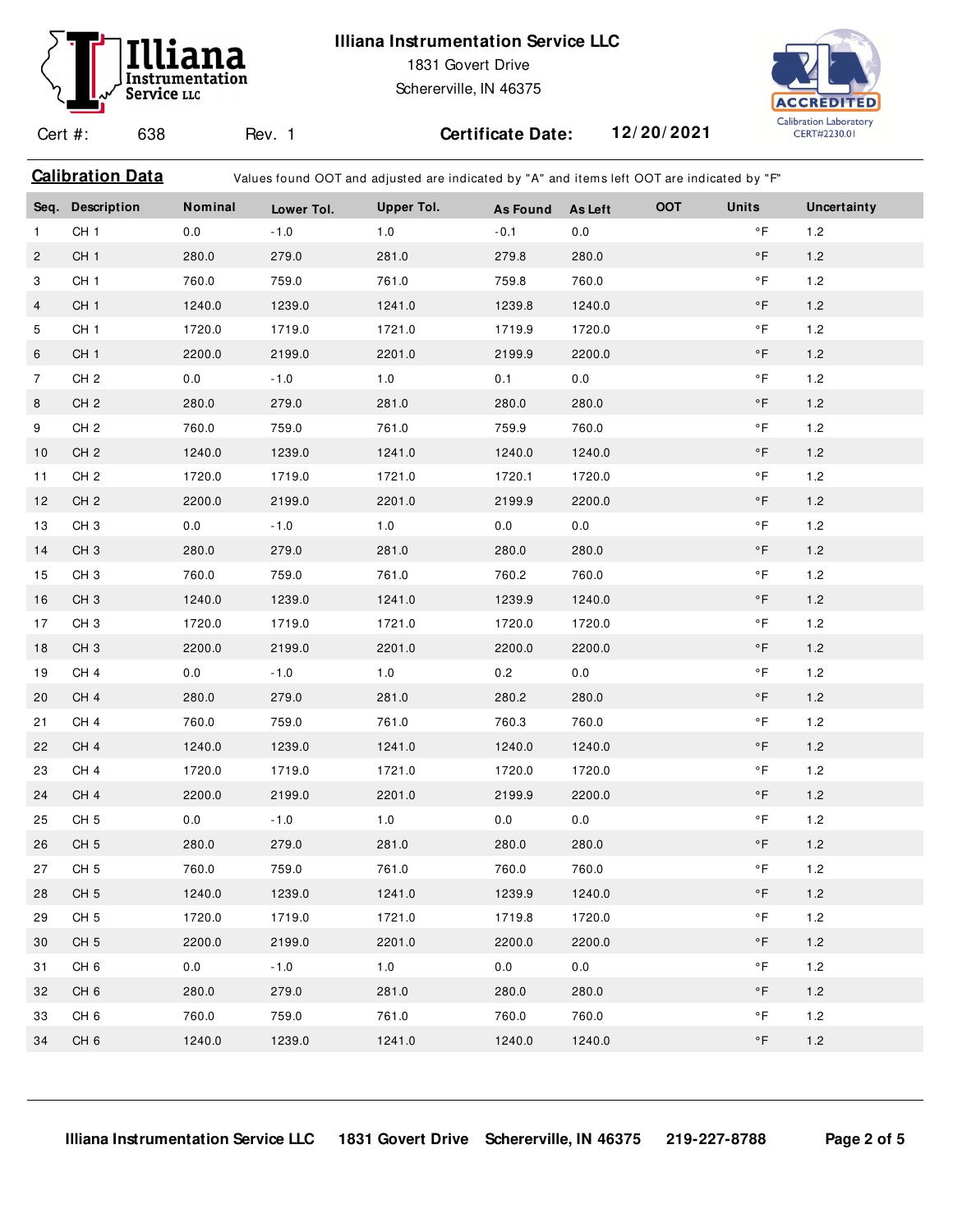### **Illiana Instrumentation Service LLC**



1831 Govert Drive Schererville, IN 46375



Cert #: 638 Rev. 1 **Certificate Date: 12/ 20/ 2021 Seq. Description Nominal Lower Tol. Upper Tol. As Found As Left OOT Units Uncertainty** CH 6 1720.0 1719.0 1721.0 1720.2 1720.0 °F 1.2 CH 6 2200.0 2199.0 2201.0 2200.0 2200.0 °F 1.2 37 CH 7 0.0 -1.0 1.0 0.0 0.0 0.0 °F 1.2 CH 7 280.0 279.0 281.0 280.0 280.0 °F 1.2 CH 7 760.0 759.0 761.0 760.0 760.0 °F 1.2 CH 7 1240.0 1239.0 1241.0 1240.0 1240.0 °F 1.2 CH 7 1720.0 1719.0 1721.0 1720.0 1720.0 °F 1.2 CH 7 2200.0 2199.0 2201.0 2200.0 2200.0 °F 1.2 CH 8 0.0 -1.0 1.0 0.2 0.0 1.2 °F CH 8 280.0 279.0 281.0 280.2 280.0 °F 1.2 CH 8 760.0 759.0 761.0 760.2 760.0 °F 1.2 CH 8 1240.0 1239.0 1241.0 1240.1 1240.0 °F 1.2 CH 8 1720.0 1719.0 1721.0 1720.0 1720.0 °F 1.2 CH 8 2200.0 2199.0 2201.0 2199.7 2200.0 °F 1.2 49 CH 9 0.0 -1.0 1.0 0.0 0.0 0.0 °F 1.2 CH 9 280.0 279.0 281.0 280.0 280.0 °F 1.2 CH 9 760.0 759.0 761.0 760.0 760.0 °F 1.2 CH 9 1240.0 1239.0 1241.0 1240.0 1240.0 °F 1.2 CH 9 1720.0 1719.0 1721.0 1720.1 1720.0 °F 1.2 CH 9 2200.0 2199.0 2201.0 2199.9 2200.0 °F 1.2 55 CH 10 0.0 -1.0 1.0 0.0 0.0 0.0 °F 1.2 CH 10 280.0 279.0 281.0 280.0 280.0 °F 1.2 CH 10 760.0 759.0 761.0 760.0 760.0 °F 1.2 CH 10 1240.0 1239.0 1241.0 1240.0 1240.0 °F 1.2 CH 10 1720.0 1719.0 1721.0 1720.0 1720.0 °F 1.2 CH 10 2200.0 2199.0 2201.0 2199.8 2200.0 °F 1.2 CH 11 0.0 -1.0 1.0 0.0 0.0 1.2 °F CH 11 280.0 279.0 281.0 280.2 280.0 °F 1.2 CH 11 760.0 759.0 761.0 759.9 760.0 °F 1.2 CH 11 1240.0 1239.0 1241.0 1240.1 1240.0 °F 1.2 CH 11 1720.0 1719.0 1721.0 1720.0 1720.0 °F 1.2 CH 11 2200.0 2199.0 2201.0 2200.0 2200.0 °F 1.2 67 CH 12 0.0 -1.0 1.0 0.0 0.0 0.0 °F 1.2 CH 12 280.0 279.0 281.0 280.1 280.0 °F 1.2 CH 12 760.0 759.0 761.0 760.0 760.0 °F 1.2 CH 12 1240.0 1239.0 1241.0 1240.1 1240.0 °F 1.2

**Illiana Instrumentation Service LLC 1831 Govert Drive Schererville, IN 46375 219-227-8788 Page 3 of 5**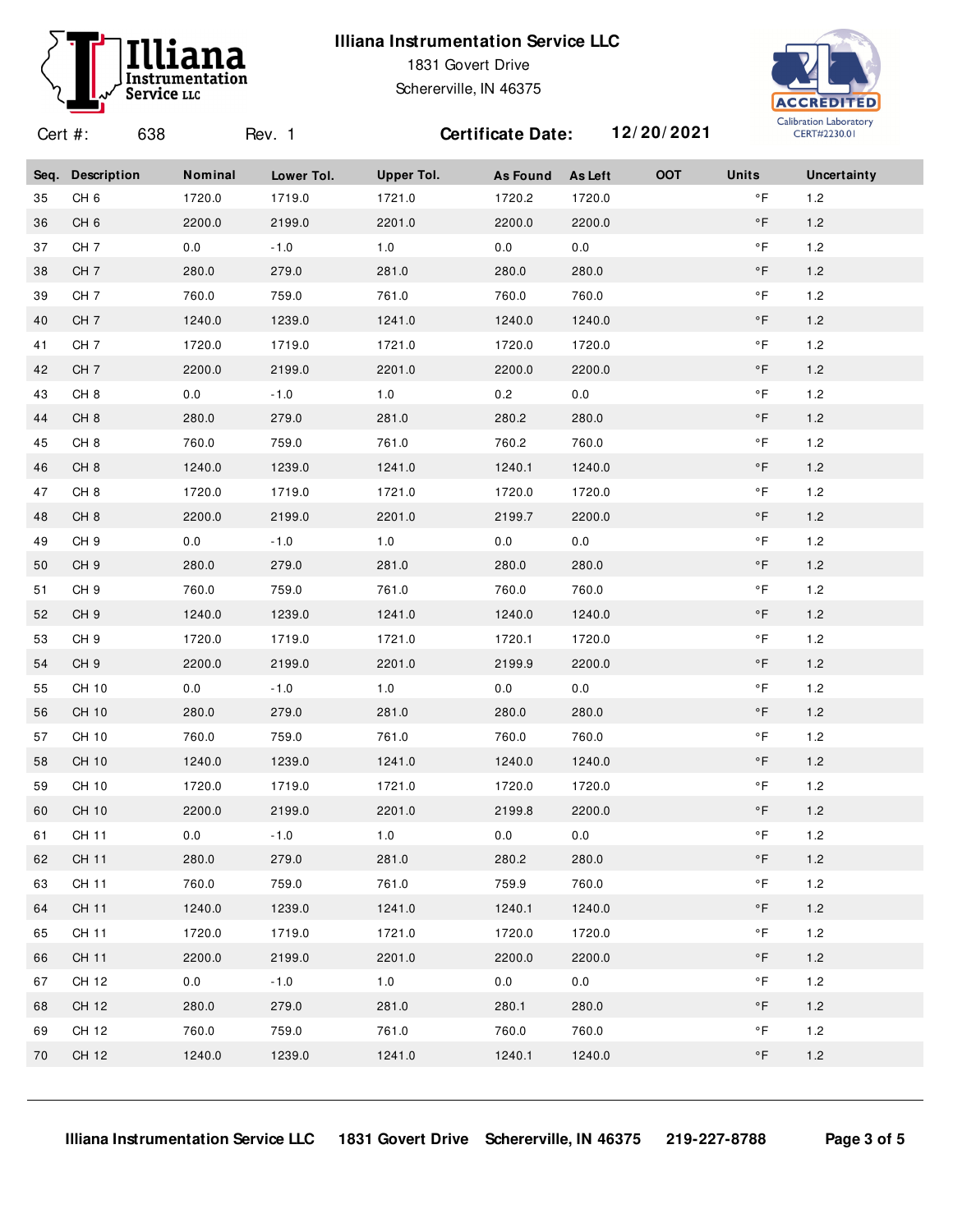### **Illiana Instrumentation Service LLC**

Rev. 1 **Certificate Date: 12/ 20/ 2021**



Cert #: 638

1831 Govert Drive Schererville, IN 46375



**Seq. Description Nominal Lower Tol. Upper Tol. As Found As Left OOT Units Uncertainty** CH 12 1720.0 1719.0 1721.0 1720.0 1720.0 °F 1.2 CH 12 2200.0 2199.0 2201.0 2200.0 2200.0 °F 1.2 73 CH 13 0.0 -1.0 1.0 0.0 0.0 0.0 °F 1.2 CH 13 280.0 279.0 281.0 280.1 280.0 °F 1.2 CH 13 760.0 759.0 761.0 760.2 760.0 °F 1.2 CH 13 1240.0 1239.0 1241.0 1240.1 1240.0 °F 1.2 CH 13 1720.0 1719.0 1721.0 1720.2 1720.0 °F 1.2 CH 13 2200.0 2199.0 2201.0 2200.0 2200.0 °F 1.2 79 CH 14 0.0 -1.0 1.0 0.0 0.0 0.0 °F 1.2 CH 14 280.0 279.0 281.0 280.1 280.0 °F 1.2 CH 14 760.0 759.0 761.0 760.0 760.0 °F 1.2 CH 14 1240.0 1239.0 1241.0 1240.1 1240.0 °F 1.2 CH 14 1720.0 1719.0 1721.0 1720.1 1720.0 °F 1.2 CH 14 2200.0 2199.0 2201.0 2200.0 2200.0 °F 1.2 85 CH 15 0.0 -1.0 1.0 0.0 0.0 0.0 °F 1.2 CH 15 280.0 279.0 281.0 280.2 280.0 °F 1.2 CH 15 760.0 759.0 761.0 760.2 760.0 °F 1.2 CH 15 1240.0 1239.0 1241.0 1240.1 1240.0 °F 1.2 CH 15 1720.0 1719.0 1721.0 1720.0 1720.0 °F 1.2 CH 15 2200.0 2199.0 2201.0 2200.2 2200.0 °F 1.2 91 CH 16 0.0 -1.0 1.0 0.0 0.0 0.0 °F 1.2 CH 16 280.0 279.0 281.0 280.2 280.0 °F 1.2 CH 16 760.0 759.0 761.0 760.0 760.0 °F 1.2 CH 16 1240.0 1239.0 1241.0 1240.0 1240.0 °F 1.2 CH 16 1720.0 1719.0 1721.0 1720.0 1720.0 °F 1.2 CH 16 2200.0 2199.0 2201.0 2200.2 2200.0 °F 1.2

#### **Standards Used**

| 1.D  | <b>Model</b> | <b>Description</b>         |              | <b>Serial No.</b> |
|------|--------------|----------------------------|--------------|-------------------|
| 1546 | 525B         | TEM PERATURE/ PRESSURE CAI | <b>FLUKE</b> | 2041092           |

#### **Procedures Used**

| <b>Name</b> | <b>Description</b>          | <b>Revision Level</b> | Revision Date |
|-------------|-----------------------------|-----------------------|---------------|
| WI-508      | WI-508 THERM OCOUPLE IN PUT |                       | 6/8/2016      |